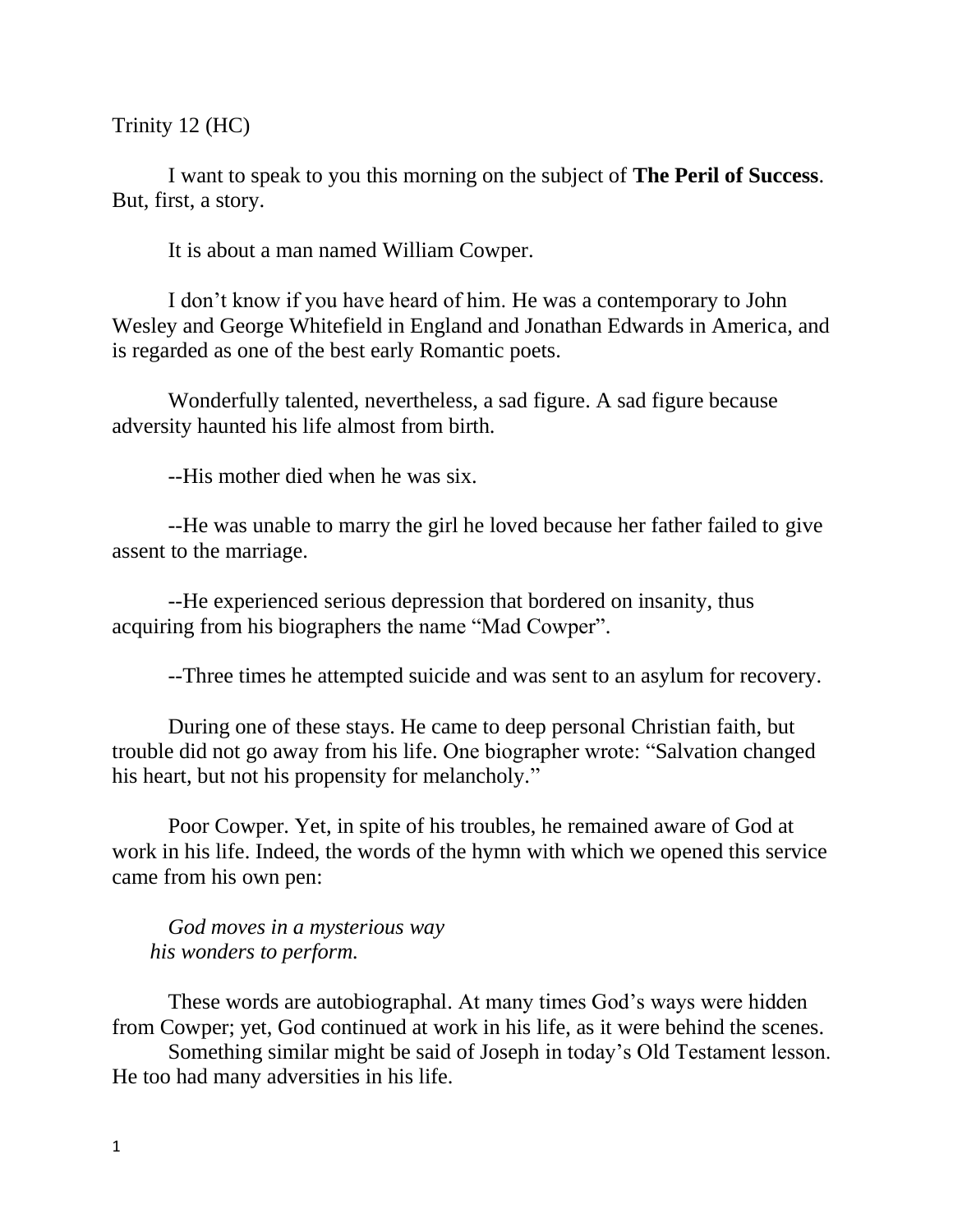Sold into slavery by his brothers. Falsely accused by the wife of his master in Egypt. Cast into prison for a period of around 11 years.

Joseph could easily have become bitter and cursed God. Yet, he did not do so.

Cowper's words "God moves in a mysterious way His wonders to perform" might well be used in reference to Joseph's life.

Trouble, instead of breaking him, made him . . . made him strong.

The psalmist would go on to say "iron entered into his soul."

Perhaps, as you look back over your life, you can see something similar going on. Trouble driving you to your knees, causing you to trust God, really trust Him, and, out beyond that trouble, a strength and wisdom and ability that you would never have had, had you not passed through this dark valley.

## Again, to quote the Psalmist: **"It is good for me that I have been in trouble: that I may learn thy statues"** (119:71)

Perhaps at this very moment you find yourself in the midst of some sort of trouble. Give it to the Lord. Remember: **God – the God who loved you so much that sent His one and only son to die for you -- does not want to break you, but to make you. "He wants to turn your scars into stars,"** as one preacher was fond of saying.

In Joseph's case out from great trouble came great success. He ends up second only to Pharaoh in Egypt.

The remarkable thing is that Joseph dealt with success as prudently as he had with adversity.

The Scottish philosopher Thomas Carlyle once said**: "For every one hundred men who can stand adversity there is only one who can withstand prosperity."**

Joseph was that one out of a hundred.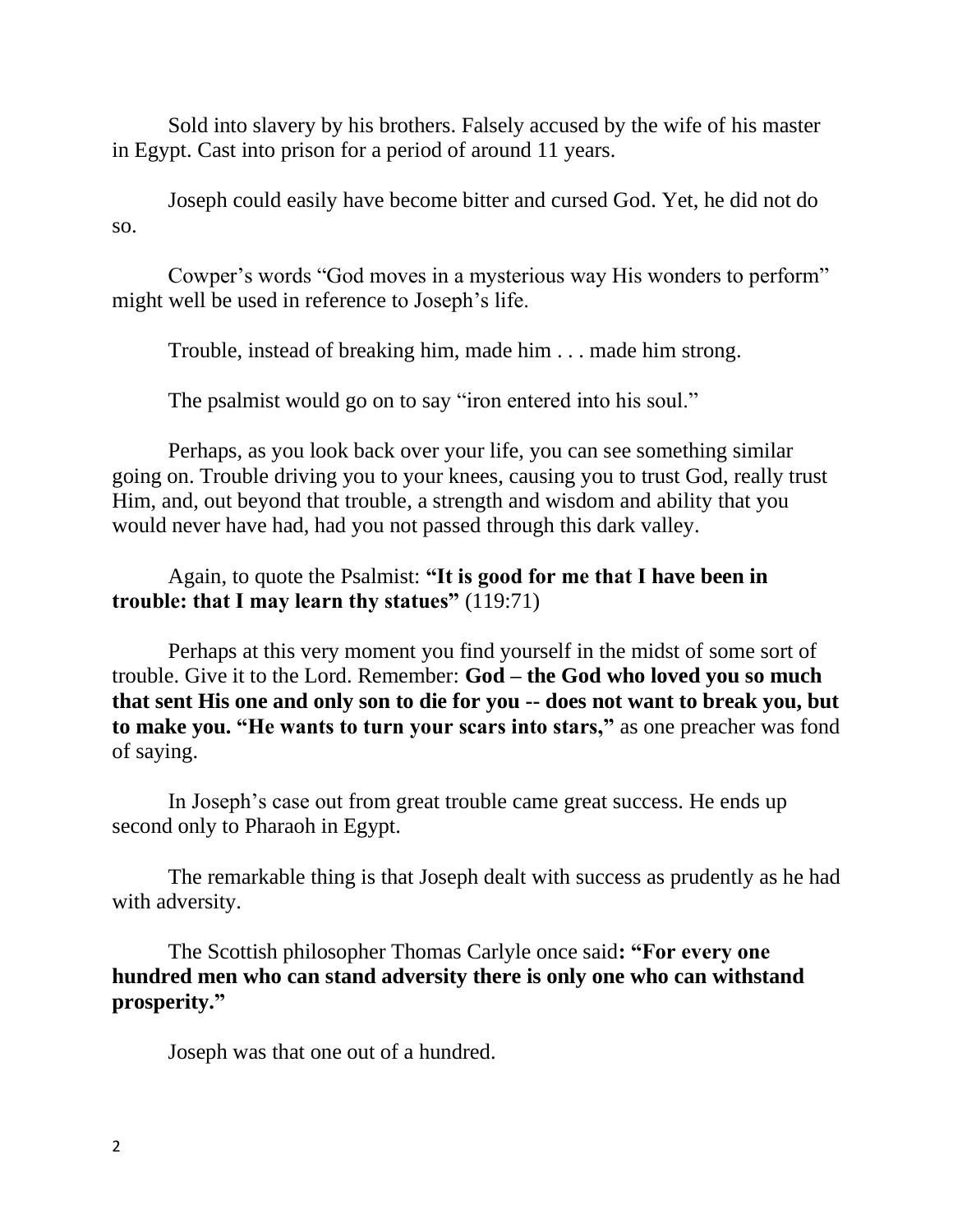Isn't that an interesting concept? Perhaps you have known people for whom success was their downfall.

Some years ago, I officiated at a wedding at which the groom's last name was "Samples".

I was naturally curious (I'm dating myself here) if he was related to the late, great Junior Samples on Hee Haw, the Country Music show.

As it turned out, he was. Jr. Samples was his first cousin.

"What was Junior was like in real life," I eagerly asked.

The answer I received was: "What you saw was what you got."

He went on to say that he could make good shine, run a sawmill and tell lies (tall tales).

But the sad thing about Junior's life was that 'success' was his downfall. When he was living hand-to-mouth, he was doing okay.

But, after achieving celebrity status and having plenty of money, he, as the old-timers say, became 'bad to drink', and that was what hastened his demise.

Success . . . how do you deal with it?

Well, we can learn a valuable lesson from Joseph. That lesson is: **Never forget where success comes from.**

From time to time, *Forbes* and other magazines carry articles about *selfmade* billionaires. We seem to be fascinated by such people and their story.

I think if someone had used that term 'self-made' to describe Joseph, he would have taken exception to it. The reason I say this comes from the names he gives his two sons: Ephraim and Manasseh.

Down beyond where we left off reading, we find the meaning of these two names.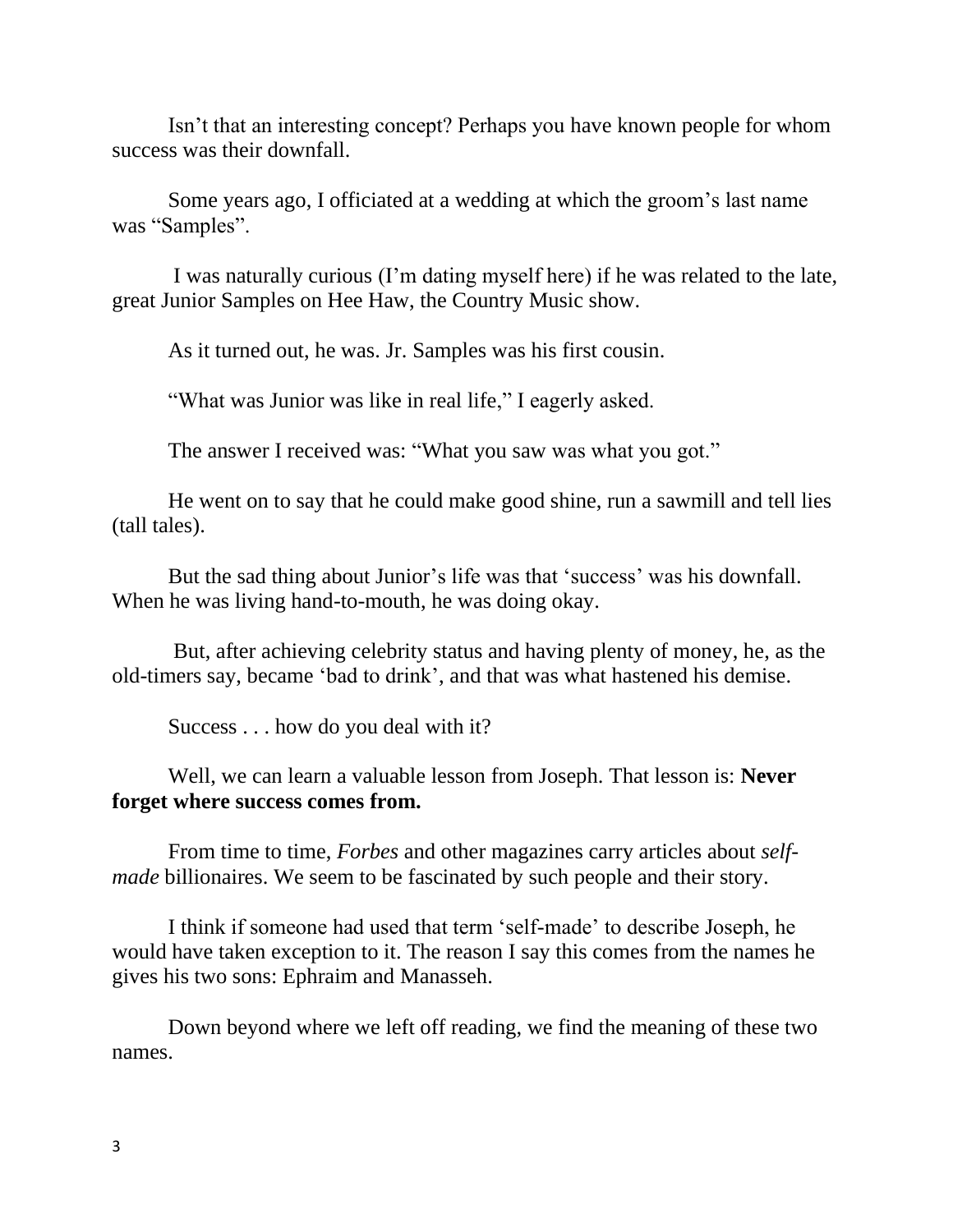In verse 51, we read: "**And Joseph called the name of the firstborn Manasseh: "For God, said he, hath made me forget all my toil, and all my father's house."**

 In the following verse: **"And the name of the second called he Ephraim: For God hath caused me to be fruitful in the land of my affliction."**

What or whom does Joseph credit for his success?

His business acumen? His hard work? His people skills?

## No, none of these things. **"For God hath caused me to be fruitful in the land of my affliction,"** he says.

There is another Old Testament character who does the exact opposite. I am thinking of Nebuchadnezzar, King of Babylon.

In the fourth chapter of Daniel, we find this great king out walking, surveying the splendour of this great kingdom. Here is what he says:

## **"Is not this great Babylon, that I have built . . . by the might of my power, and for the honour of my majesty?"**

Unlike Joseph, he does not give glory to God, but to himself. This is dangerous thing.

In Nebuchadnezzar's case, the Bible tells us that God punished him. He went mad and for seven years was forced to lived outside in the field and eat grass like an animal.

I suppose it is easy to fall into this trap. When success comes and people start telling you how great you are, you might well be tempted to believe them and to say (at least to yourself):

## **"You know they are right. I am a pretty special guy. I worked hard, got the job done, did it my ways, and now, by golly, I am getting the recognition I deserve."**

It may be tempting to stick out your chest and to say such things, but don't do it. Pride, as you were taught as a child, cometh before a fall.